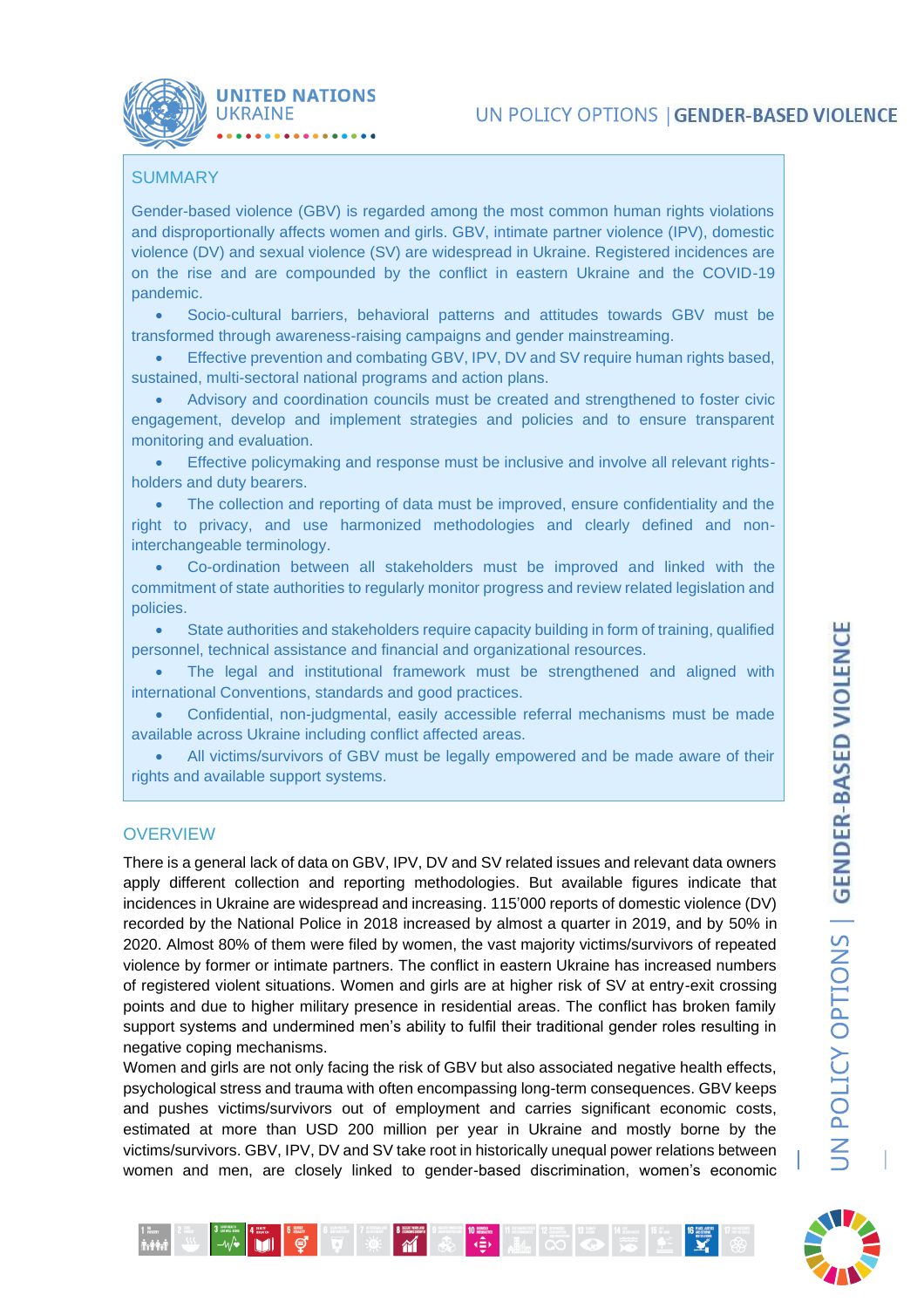

vulnerability and their subordinated position in the hierarchy of family relations. Despite a gradual transformation of gender norms among younger men, Ukrainian men in general still demonstrate a relatively high tolerance towards emotional, economic and physical violence. Unemployment, limited access to livelihood, substance abuse and gambling, and now COVID-19 related lockdown measures, further drive incidence rates. Only an estimated 15% of all cases are reported. A culture of silence, a sense of impunity, lack of confidentiality, acceptance of intimate partner violence as a private matter, the belief in own coping abilities, the average higher social status of men, fear of repeated abuser aggression and of stigma and public condemnation discourage seeking for help. Referral pathways are often broken or non-existent. Trust in law enforcement bodies and authorities is still insufficient. There is only limited access to safe places, medical and psychological support and justice for victims/survivors. Authorities lack capacities to hold perpetrators accountable, but also to counsel and facilitate reintegration to prevent reoccurrence. Many women and girls are unaware of their rights and the availability of support services. In conflict affected areas, law enforcement and support services have been severely degraded and military personnel and civilians who have been subjected to conflict lack rehabilitation. More than 30% of women whose partner has participated in the armed conflict in eastern Ukraine has experienced physical or sexual abuse. Ukraine has recognized GBV, IPV, DV and SV response and prevention as a national priority. In 2020, Ukraine became member of the Biarritz Partnership for Gender Equality and the President's Decree "On Urgent Measures to Prevent and Combat DV, GBV and Protect the Rights and Interests of Victims/Survivors of such Violence" came into force. Legislative advances have expanded the circle of people affected and the list of entities involved in prevention and combatting DV, have made provisions for launching general and specialized support services for victims/survivors. DV was criminalized in 2019. Ukraine is also signatory to the Istanbul Convention, which, however, remains unratified.

## SUSTAINABLE DEVELOPMENT GOALS

The Universal Declaration of Human Rights and all subsequent International Covenants and Conventions enshrine the universal application to women and men of the rights and principles of equality, security, liberty, integrity and dignity of all human beings. Preventing gender-based violence is transformational, it benefits individuals, the enjoyment of family life, communities and society at large and accelerates the achievement of Sustainable Development Goals. It first and foremost advances gender-equality and the empowerment of women and girls (SDG 5). It is critical in improving the health of women and children and wellbeing of families (SDG 3) and better educational attainment (SDG 4). It reduces inequality (SDG 10), improves economic productivity and growth (SDG 8) and advances peace and justice (SDG 16).

## POLICY CONSIDERATIONS

- Effective response to GBV, IPV, DV and SV requires a human rights-based National Gender Equality Action Plan and a Program and Action Plan on prevention and response. They must ensure a sustained approach of national, regional and local government, and between the Legislature and Judiciary towards zero-tolerance policy at all levels.
- Subnational advisory and coordination councils together with partnerships in GBV prevention and mitigation must be created and strengthened where in place. They must include human rights organizations, local NGOs/CSOs, women's and community activists, where feasible, and should ideally involve business membership organizations and trade unions.
- Policy must give special attention to vulnerable women, men, boys and girls including persons with disabilities, women and girls facing multiple forms of discrimination, elderly persons, single-headed households in particular with children, minorities, persons living in



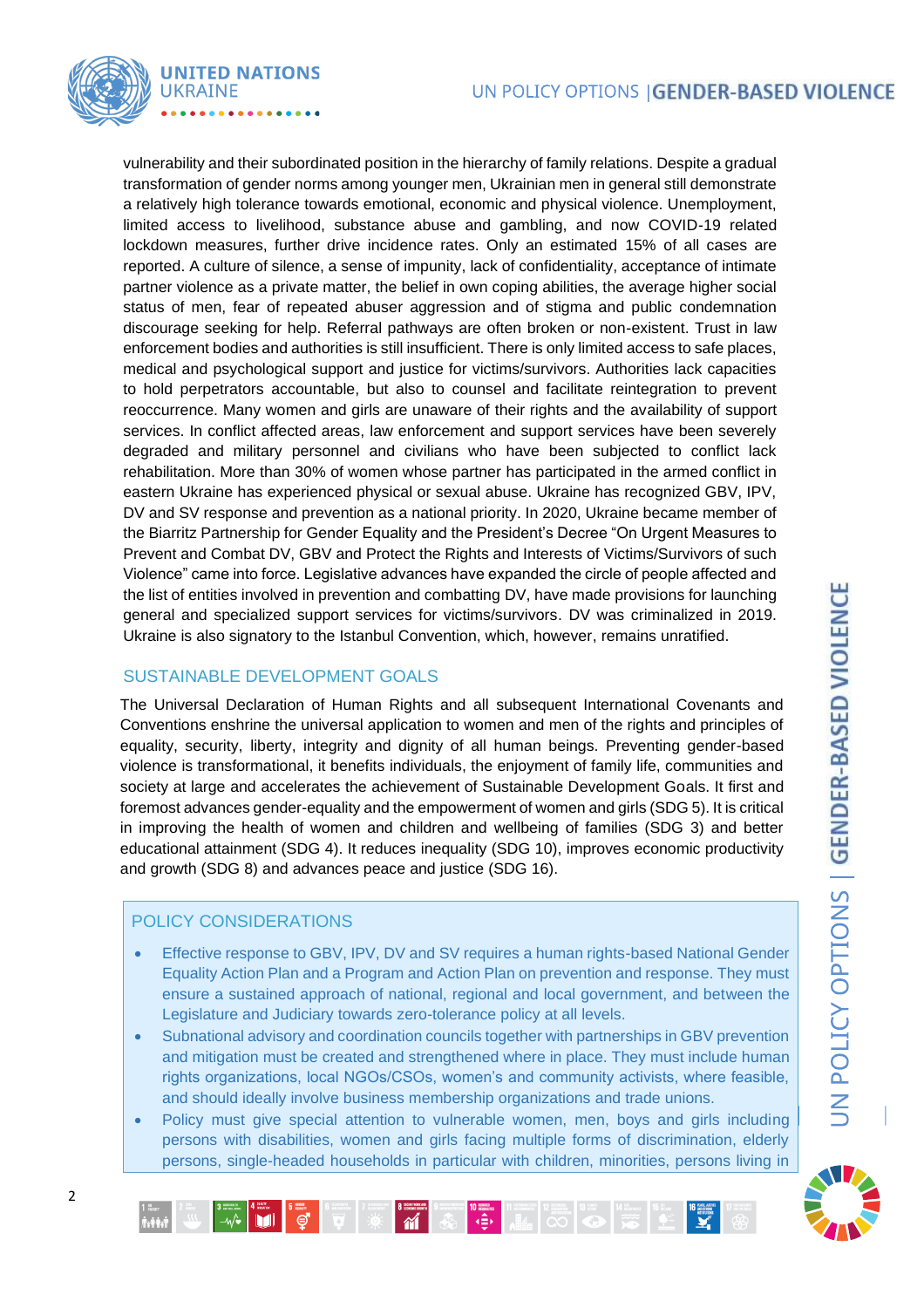

poverty, persons in closed facilities, conflict-affected IDPs, asylum seekers and refugees, and returnees and NGCA residents.

- The collection and reporting of data must be improved, ensure confidentiality and the right to privacy, and include information concerning gender norms, male identity, stereotypes of masculinity and acceptability of violence. The Ministry of Social Policy, the Ministry of Interior, the Prosecutor's General Office and the Court System must harmonize their collecting and reporting methodologies with clearly defined and non-interchangeable terminology to this effect.
- The legal and institutional framework must be strengthened. This includes ratification of the Istanbul Convention, the definition of sexual harassment provided in art.1 of the Law of Ukraine No. 2866-IV "On ensuring equal rights and opportunities for women and men" to cover horizontal and vertical sexual harassment, and the ratification of the Violence and Harassment Convention, 2019 (No.190) to address work-related GBV and the nexus between DV and access to decent work.
- Coordination of the designated duty bearers must be implemented in accordance with the Decree of the Cabinet of Ministers No.658 of 2018, and other relevant legislation. This must be linked with the commitment on the part of the authorities to regularly monitor progress and review the efficacy of laws and policies.
- Confidential, non-judgmental non-discriminatory and an easily available national, subnational and local referral mechanism for victims/survivors, including those in conflict areas must be available. They are critical to effectively respond to GBV under conditions of decentralization and legislative changes on social service provision and reduce further traumatization and victimization.
- Referral mechanisms must include operational hotlines, remotely accessible and safe support and reporting mechanisms, the provision of safe spaces for GBV victims/survivors (sexual GBV in particular) and those at risk, medical assistance from doctors with relevant training and guidelines, shelters and social housing, health services including sexual and reproductive health, specialized counselling, psychological support services, longer-term rehabilitation and livelihood support.
- Victims/survivors must be legally empowered through information about their rights, legal procedures and protection mechanisms. They must have access to government provided free and timely legal aid, reparation, mechanisms to resolve violence-inducing disputes and access to human-rights based and survivor-centered justice that places the burden of proof on the perpetrators in civic cases.
- Women, men, girls and boys must be made better aware about available support services, including ways to enter / re-enter the labour market where applicable, through easily accessible websites and long-term public information campaigns that also reach those with limited or no internet connection.
- Support services for perpetrators must be made available and improved together with rehabilitation mechanisms for military personnel and civilians having experienced conflict.
- The Ministry of Defence and Ministry of Interior must ensure soldiers are trained on the issue of sexual exploitation and abuse and apply zero tolerance for soldiers who commit crimes of a sexual nature.
- Relevant state authorities and stakeholders require capacity building in form of qualified personnel, including first responder and law enforcement training that facilitates early detection and intervention, and financial resources to conduct their key role in implementing and monitoring GBV, IPV, DV and SV policy and legal frameworks.
- Well-targeted, long-term information and awareness campaigns targeting both rights holders and duty bearers are needed to promote gender equality throughout society and state

**10 Meaning 11 Measures 12 May 13 Measures 13 Measures 13 Measures 13 Measures 13 Measures** 

 $\begin{array}{r} \mathbf{8} \xrightarrow{\text{RISINERING}} \\ \hline \text{4} \xrightarrow{\text{RISINERING}} \end{array}$ 

 $\begin{array}{c|c|c|c|c|c} \hline \textbf{3} & \textbf{4} & \textbf{5} & \textbf{6} & \textbf{6} & \textbf{7} & \textbf{8} & \textbf{8} & \textbf{8} & \textbf{9} & \textbf{9} & \textbf{10} & \textbf{10} & \textbf{10} & \textbf{10} & \textbf{10} & \textbf{10} & \textbf{10} & \textbf{10} & \textbf{10} & \textbf{10} & \textbf{10} & \textbf{10} & \textbf{10} & \textbf{10} & \textbf{10} & \textbf$